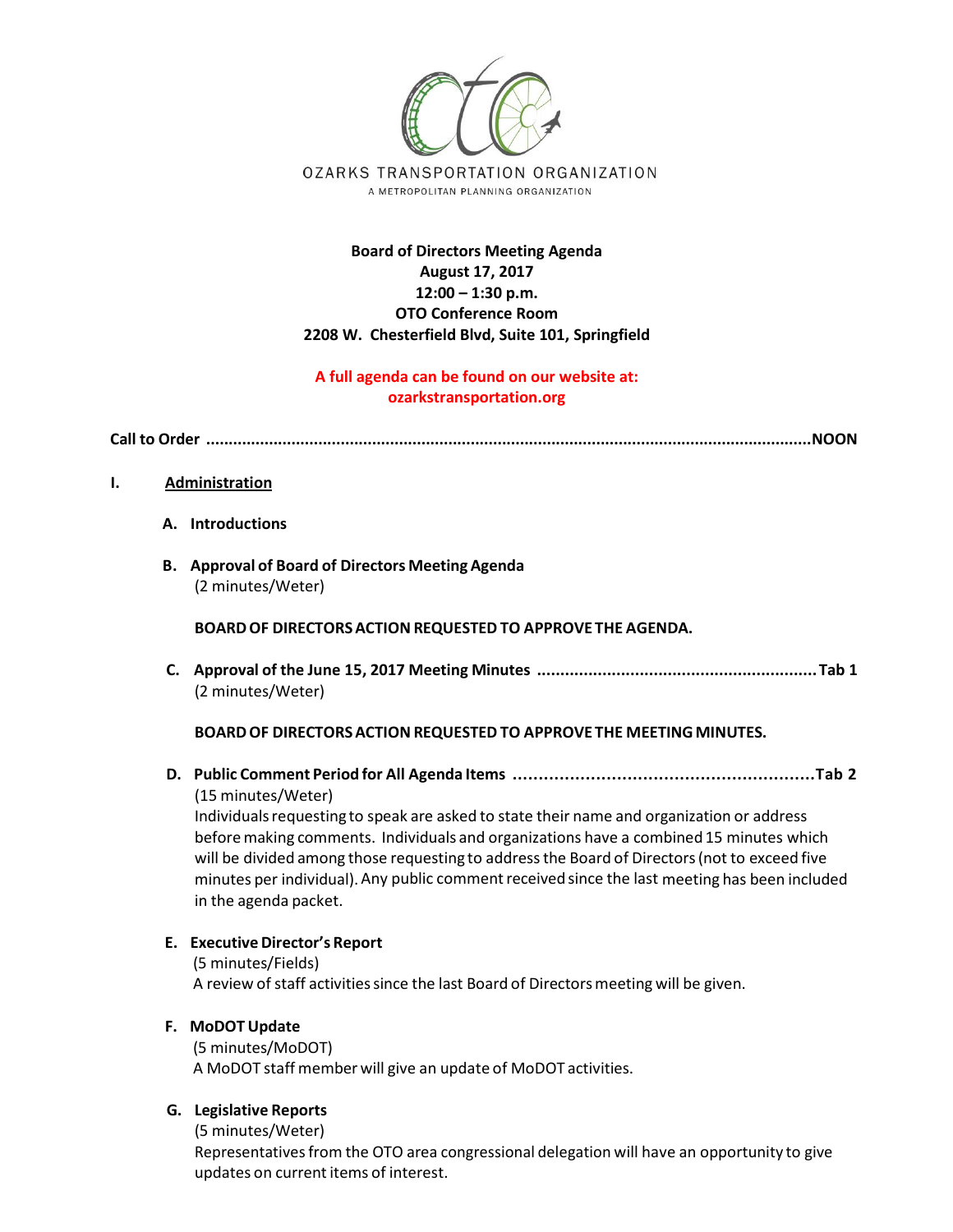#### **II. NewBusiness**

**A. Administrative Modification Number Three to the FY 2017-2020 TIP ................................Tab 3** (5 minutes/Longpine) There is one change included with Administrative Modification Number Three to the FY

2017-2020 Transportation Improvement Program which is included for member review.

#### **NO ACTION REQUESTED – INFORMATIONAL ONLY**

**B. Draft FY 2018-2021 Transportation Improvement Program ..............................................Tab 4** (15 minutes/Longpine) The Draft FY 2018-2021 Transportation Improvement Program (TIP) is available in electronic format for member review at **[www.ozarkstransportation.org](http://www.ozarkstransportation.org/)**.

### **BOARD OF DIRECTORS ACTION REQUESTED TO APPROVE THE DRAFT FY 2018-2021 TRANSPORTATION IMPROVEMENT PROGRAM.**

**C. Planning Process and Financial Capacity Certifications......................................................Tab 5** (5 minutes/Longpine) MPOs must certify annually with FHWA and FTA compliance with federal, state and civil rights regulations and that recipients of federal transit funding have the financial capacity to complete awarded projects.

## **BOARD OF DIRECTORS ACTION REQUESTED TO APPROVE THE PLANNING PROCESS AND FINANCIAL CAPACITY CERTIFICATION.**

**D. Performance Measures Report ........................................................................................Tab 6** (5 minutes/Longpine) Staff will give an overview of the performance of certain measures that are tracked in the OTO area.

### **NO ACTION REQUIRED – INFORMATIONAL ONLY**

**E. Title VI/ADA Plan Update ................................................................................................Tab 7** (10 minutes/Thomason)

The OTO updates its Title VI/ADA Program every three years. The program outlines policies and practices employed by the OTO to ensure non-discrimination in its planning activities. This update included a stronger focus on ADA accessibility. Additions have also been made to comply with FHWA requirements, in addition to FTA requirements.

## **BOARD OF DIRECTORS ACTION REQUESTED TO APPROVE THE TITLE VI/ADA PLAN UPDATE.**

**F. Limited English Proficiency Plan Update...........................................................................Tab 8** (5 minutes/Thomason)

The OTO updates its Limited English Proficiency Plan (LEPP) every three years in conjunction with its Title VI program. LEPP provides an opportunity to systematically identify limited-English proficient populations in the region and identify best practices for engaging and involving these individuals in the transportation planning process.

## **BOARD OF DIRECTORS ACTION REQUESTED TO APPROVE THE LIMITED ENGLISH PROFICIENCY PLAN UPDATE.**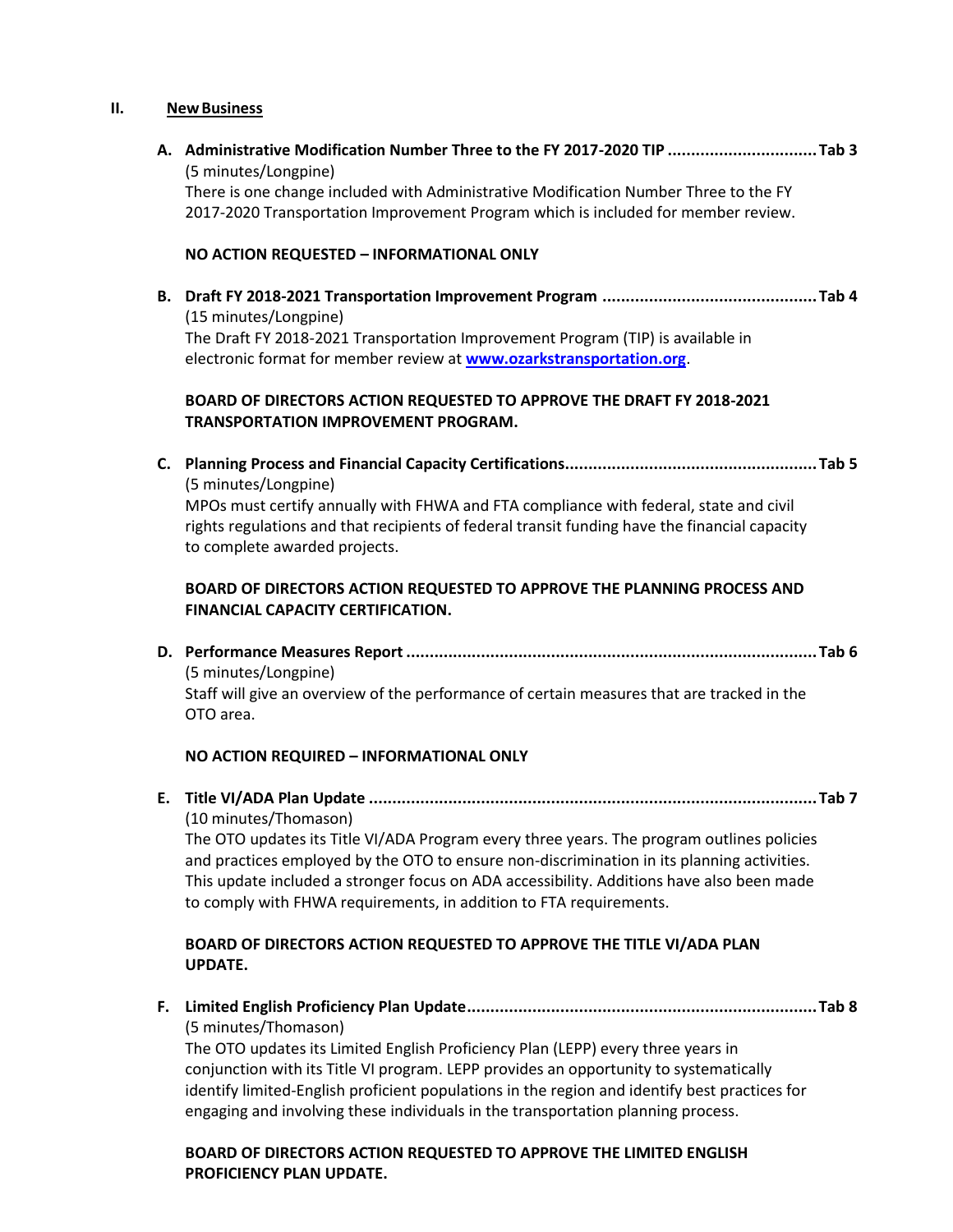**G. Year-End Financial Statements .......................................................................................Tab 9** (5 minutes/Cameron) OTO Board Treasurer, David Cameron, will present the year-end financialstatements.

# **BOARD OF DIRECTORS ACTION REQUESTED TO ACCEPT THE YEAR-END FINANCIAL STATEMENTS.**

**H. 2018 State of Missouri Legislative Priorities................................................................... Tab 10**  (5 minutes/Fields) A draft of legislative priorities for the 2018 Missouri Legislative Session is included for review and input.

# **BOARD OF DIRECTORS ACTION REQUESTED TO REVIEW THE DRAFT LEGISLATIVE PRIORITIES.**

## **III.** Other Business

### **A. Board of Directors Member Announcements**

(5 minutes/Board of Directors Members) Members are encouraged to announce transportation events being scheduled that may be of interest to OTO Board of Directors members.

## **B. Transportation Issuesfor Board of Directors Member Review**

(5 minutes/Board of Directors Members) Members are encouraged to raise transportation issues or concernsthat they have for future agenda items or later in‐depth discussion by the OTO Board of Directors.

**C. Articlesfor Board of Directors MemberInformation ....................................................... Tab 11** (Articles attached)

# **IV. Closed Meeting**

(20 minutes/Board of Directors Members)

In accordance with RSMo 610.021(13), the Board of Directors shall hold a closed meeting to discuss individually identifiable personnel records, performance ratings or records pertaining to employees or applicants for employment; and this meeting, record, and vote shall be closed and the Board of Directors shall stand adjourned at the end of the closed meeting.

Information pertaining to the closed meeting will be sent under separate cover to active participants.

The next Board of Directors regular meeting is scheduled for Thursday, October 19, 2017, at 12:00 P.M. at the OTO Offices, 2208 W. Chesterfield Blvd, Suite 101.

# Attachments

Pc: Matt Morrow, President, Springfield Area Chamber of Commerce Joelle Cannon, Senator Blunt's Office Dan Wadlington, Senator Blunt's Office David Stokely, Senator McCaskill's Office Jeremy Pruett, Congressman Long's Office Area News Media